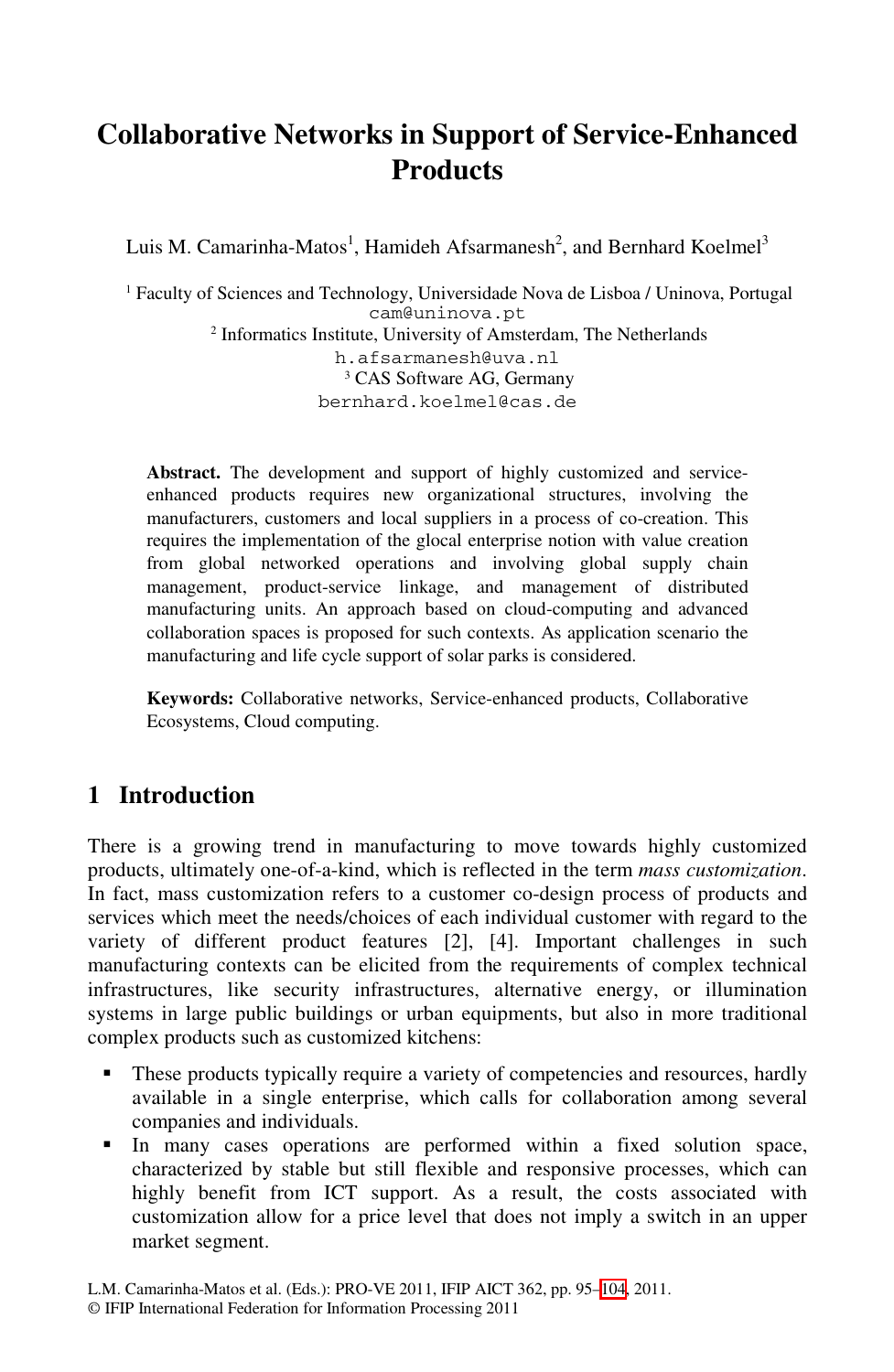- A complex multi-supplier product with a high degree of customization would benefit from associated services (e.g. maintenance support, assistance wizard, etc.) leading to the notion of service-enhanced products, which are more difficult to plan and arrange than with standardized mass products.
- Customization demands that the recipients of the customized goods transfer their specific needs and desires into a concrete product specification. This calls for customers' integration into the value creation process to detailed defining, configuring, matching, and/or modifying an individual solution. Different from a do-it-yourself setting this is done in close interaction between the manufacturers and the customer, who will contribute to co-creating the product/service with the manufacturer (or provider) responsible for providing the customized solution.

From a strategic management perspective, mass customization is a differentiated strategy. Customers gain from the customization of the increment of utility and variation of a good that better fits to their needs than the best standard product attainable. The larger the heterogeneity of all customers' preferences, the larger is this gain in utility and variation. From a managerial point of view, customization can be carried out with regard to fit, style, functionality, etc. Matching the level of customization offered by a manufacturer with the customers' needs becomes a major success factor. Providing European SMEs with adequate ICT support environments for mass customization therefore gives them a leading edge over other competitors from others regions that are more competitive in mass production of standardized products.

Overcoming the economic crisis requires companies to focus on exporting, namely to act in emerging markets such as the BRIC (Brazil, Russia, India, China), which is difficult for SMEs to compete in, if working alone. In this context, many enterprises are struggling to survive in the currently turbulent markets, whilst some become leaders in gaining new markets and effectiveness by targeting their future in terms of new products and services, or some other emerging technologies, having their focus already on technical innovation and strong customer-orientation. When focusing on customizable complex products, a domain where European companies might have an opportunity, it is important to be aware of the socio-economic, traditional, cultural, and perhaps even religious context surrounding the customer. A collaborative network involving not only a network of European manufacturers, but also the customer and some local suppliers is thus beneficial and necessary. Since the main customers of complex products and technical infrastructures are public entities, it is even frequently the case that the collaboration with local suppliers is a contractual requirement.

This paper introduces the base concepts and preliminary results of the GloNet project which aims the development of the required support platforms interlinked with the development of adequate organizational and governance models to facilitate the rapid formation and effective operation of the described partnerships.

### **2 A Motivating Case**

The industry-driving use case in GloNet is in the Solar Park construction sector. The norm of operation in this industry is that of one-of-a-kind production and delivery of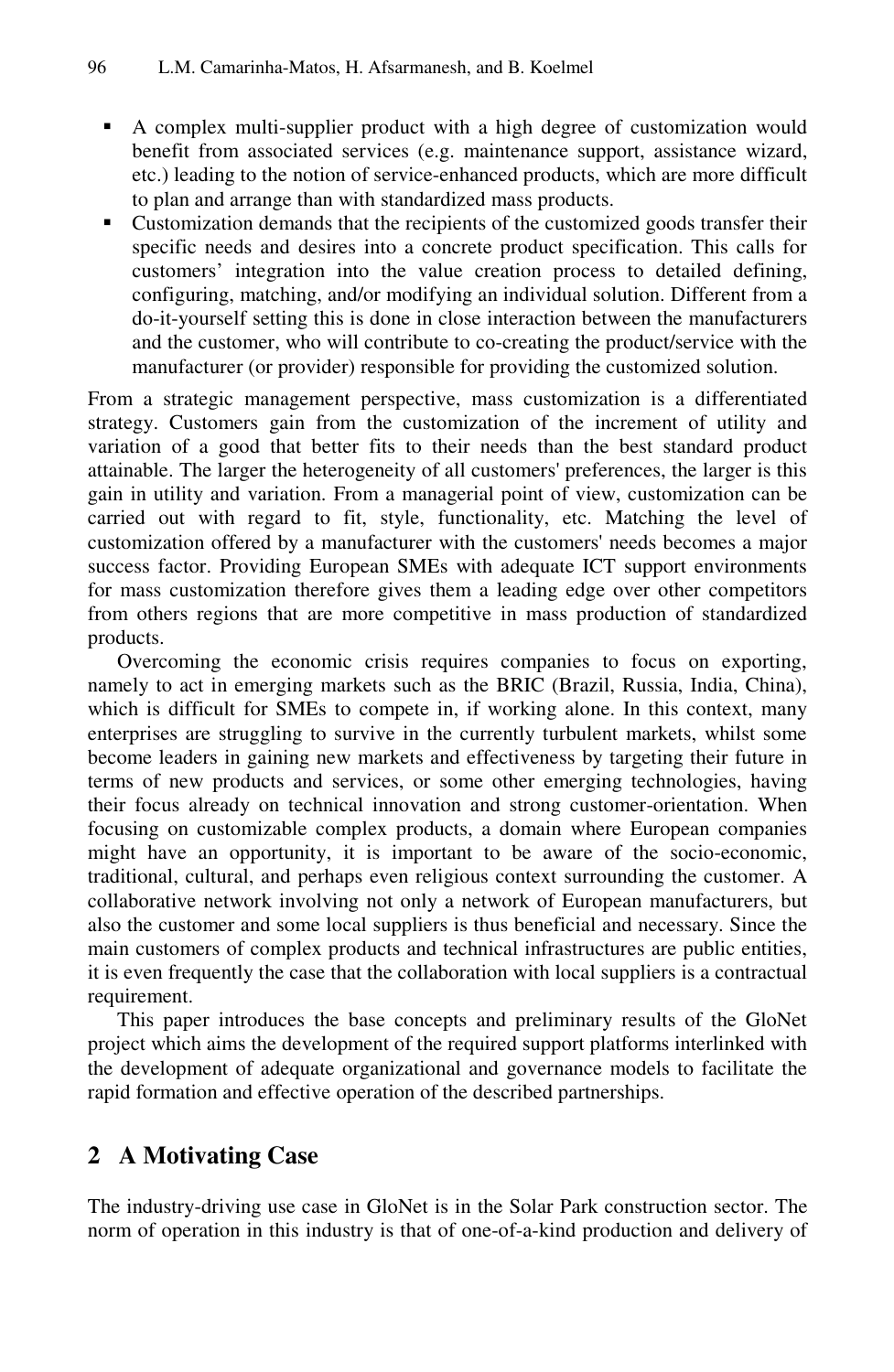products (e.g. infrastructure, photovoltaic panels, and control systems). The results (products and services) are typically delivered through complementary competences sharing between different project participants. Such operational modes naturally have implications on the way the Product Lifecycle Management (PLM) is organized between the participating organizations.

As energy costs continue to rise, businesses need smarter energy management strategies. Advances in control technology give the benefits of energy management and control systems in a single, sustainable, and flexible networked infrastructure. During a product development process, it is essential to identify the critical components, critical suppliers and also the proportion of commodities to be outsourced to each supplier, thereby deciding on the structure of a virtual enterprise of involved companies.

The *Infranet Partners* is a network of SMEs specializing in the control technology solutions based on production and provision of advanced control technologies. This network was established in 1999 with 4 founding members and today there are some 20 partners in this network. In photovoltaic solutions around the world, products from the Infranet Partners are used to monitor and control solar park units and their related processes.

Solar parks include a number of subsystems — security, lighting, elevators, power, safety, and HVAC (Heating, Ventilating, and Air Conditioning) — that are crucial to a well-run system. But most of them operate separately or, at best, are connected through a series of costly, hard-to-maintain gateways to a single humanmachine interface. The Infranet Partners invested on the concept of open control systems, where manufacturers follow independently maintained interoperability guidelines that create a single, unified automation system. Embedded technology and infrastructure products are at the heart of these open systems.

Aiming at a new generation of systems, integrating remote support services, and in order to better serve customers, the Infranet Partners aim to improve their current operation as a collaborative network, through:

- Creating a comprehensive pool of Technology and Application resources.
- Serving the customers as a single organization, offering locally adapted solutions from this shared pool.
- Answer the demand for holistic user-centered solutions (customers demand "complete" solutions out of one hand).
- " solutions out of one hand).<br>
on core competencies of<br>
the process of value generation Focusing on core competencies of each partner in the virtual enterprise: delegating the process of value generation into the supply chain.
- Combining their products range under the Infranet Partners brand and providing services associated to the products along their life cycle.
- Providing a comprehensive product range and support backed by frequent cross training.
- Sharing technical support and knowledge of different markets to provide solutions for customers.
- Sharing marketing information using an advanced dynamic groupware marketing tool to enable them to act faster to meet customer requirements.
- Reaching a smooth collaboration environment involving customers and local suppliers in their target market locations (e.g. India).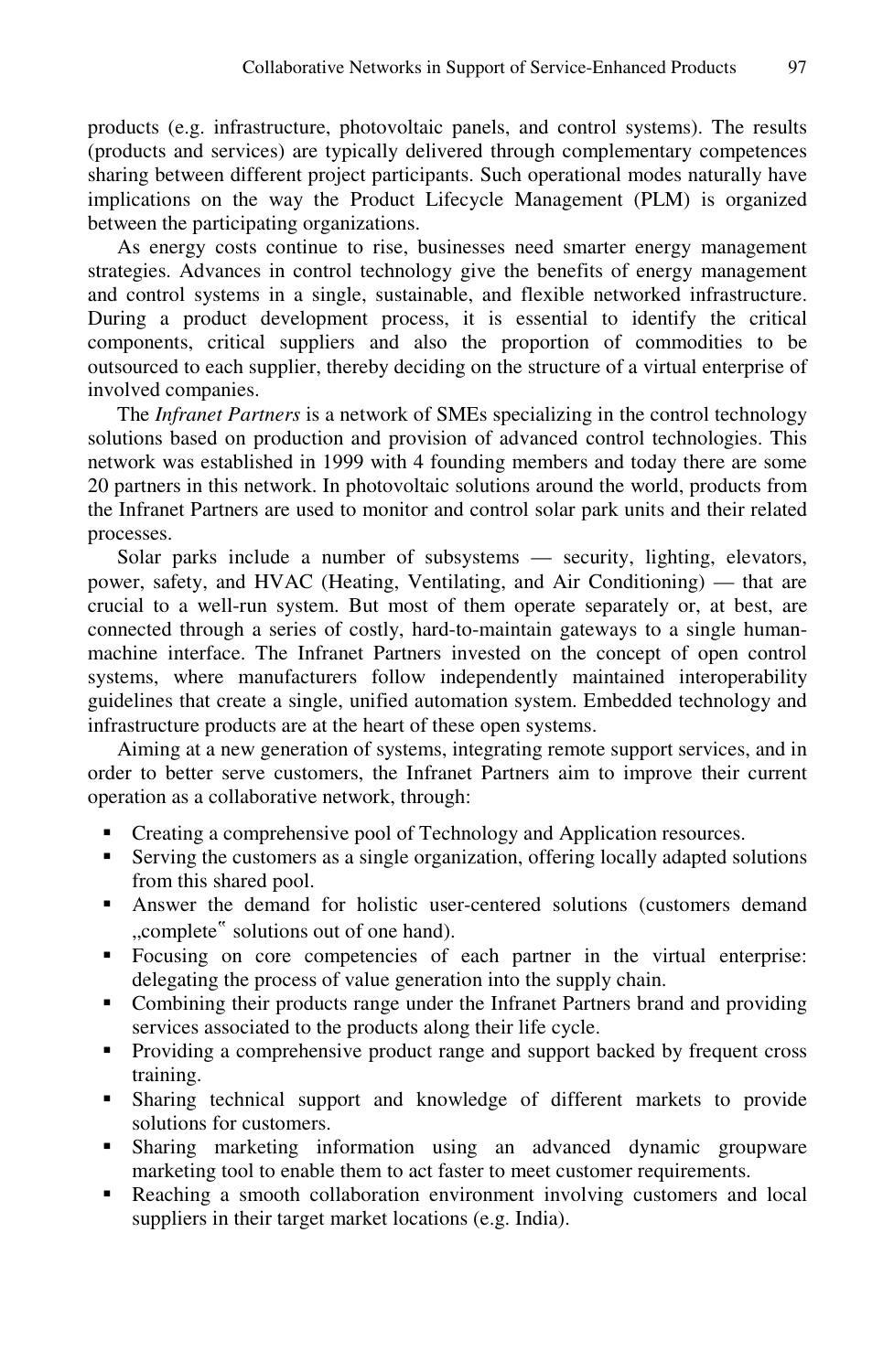Example services associated to the product life cycle include:

- Remote monitoring and diagnosis
- Remote supervision
- Predictive maintenance
- Product usage: training, assistance, interaction.

Market drivers in complex industrial infrastructures like solar plants come with increased usage of controlling software and electronics as a distinguishing feature, coupled with changes in manufacturing such as globalization, increased competition, higher safety needs and faster serviceability. This has led to challenging new requirements for content-rich and price-competitive products. In this domain, the latest product developments incorporate new intelligent features with increasing complexity and the use of services, electronics and software as differentiators in the marketplace. These features require added manufacturing know-how along the value chain to drive the next level of operational efficiency and performance. The development of these complex interlaced systems over the entire product lifecycle represents an increasing challenge for all manufacturers and their suppliers.

As such, the following are some challenges faced by the manufacturers within the planned GloNet Virtual Enterprise:

- Mechanical, construction, electrical, and software product development have traditionally grown up as separate silos of expertise and technology that need to be brought together early in the development lifecycle of the product. Furthermore clients of such one-of-a-kind production industry demand user-centred customised products and services that a single organisation may not be able to deliver. GloNet is developing a platform, tools and governance principles to support effective creation and operation of the virtual enterprise and its interaction with the customer.
- There is no single management system for capturing product data at network level. Mechanical, electrical, and software data are often handled in separate document management systems with no automated sharing of data between the systems or links between data. With GloNet, all relevant documents can be stored centrally and called upon via web-service APIs, providing a single source of all productrelated information along its life cycle.
- There is no commercial system design environment currently available for this application field. At the moment home-grown systems are patched together, which are expensive to develop and maintain. GloNet allows for a suitable extension.
- Due to the growing number of product variants and increasingly short lifecycles, costs for developing physical prototypes have become increasingly prohibitive, therefore the knowledge of the engineers have to distributed within projects, but limited to one project. GloNet provides role-based and differentiated authentication mechanisms to support this requirement. Furthermore, all requests are tracked.
- The Infranet partners are realizing embedded software in an area of competitive differentiation and are investigating how to improve and streamline their software processes along the value chain. There are no commercially available systems for keeping the software version synchronized with the mechanical and electrical product data. GloNet allows for a suitable extension.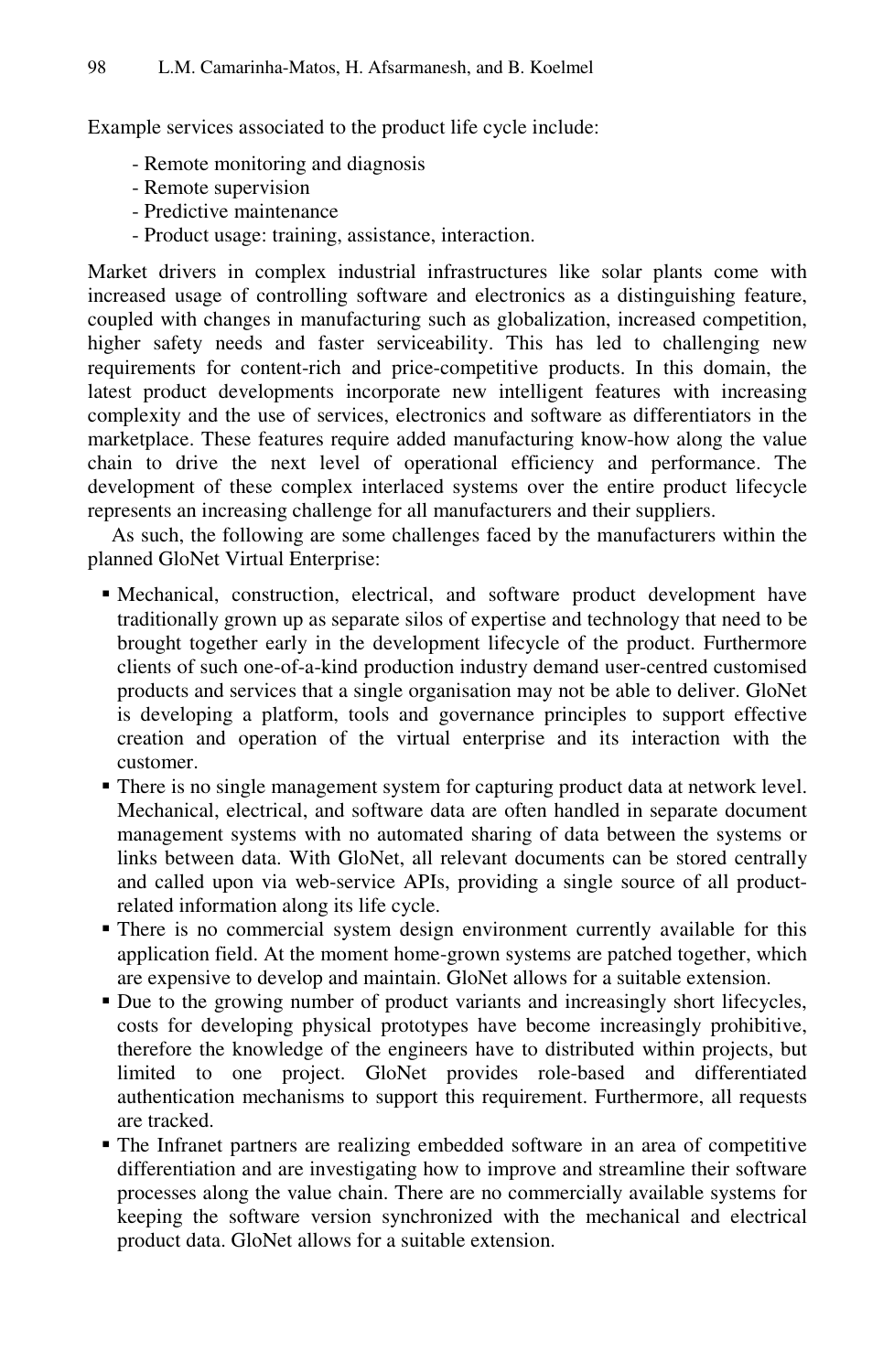Due to the increased electronic content and provision of value added services like services associated to the product (solar park) along its life cycle (i.e. service design, decentralised support, proactive maintenance). Managing the supply chain without the basic Virtual Enterprise and tying to deal with as-shipped product structure is a growing challenge. GloNet provides a collaborative solution.

Within GloNet we envision a best practice in Virtual Enterprise management for complex industrial units like solar plants that will address these challenges.

# **3 The Conceptual Approach**

GloNet adopts a cloud-based approach [5] for the development of such support environment so that its supporting services can dynamically upgrade without influencing the nodes and stakeholders in the environment. As such the environment stakeholders procure the use of upgraded services, which are always available through the cloud, rather than buying static products which typically need to be installed and maintained by the stakeholders on adequately supporting computing facilities. Specifically, over the *cloud* two **virtual spaces** are considered (Fig. 1):

- Collaborative solution space where manufacturers, local suppliers and customers meet to co-design the product (and associated services).
- Service provision space  $-$  a "registry" of the products, along their life-cycle, where the customer can have access to the specific services associated to the customized product.

Fig. 2 illustrates the key concepts involved in GloNet and main relationships among these concepts.



**Fig. 1.** Virtual spaces in GloNet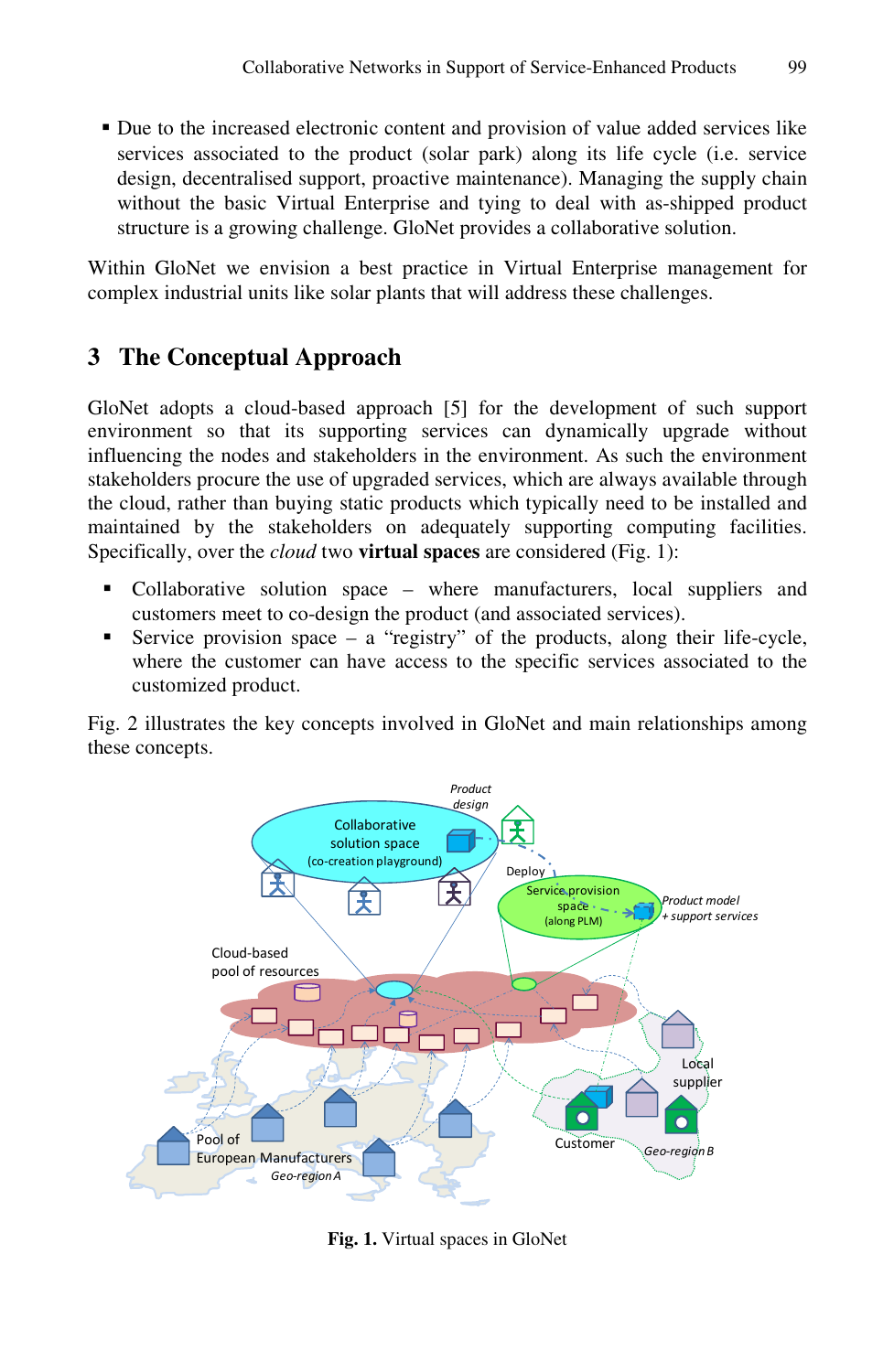*Organizational structures***.** Taking into account the possibilities offered by emerging technologies for collaboration support, including adaptive business process and business services modelling, participative environments, and social software, GloNet envisions a dynamic business ecosystem where interconnections between players and their roles are dynamically adjusted to the business opportunities. Therefore the project considers:

- Inter-play of long-term and short-term networks, i.e. Virtual enterprise Breeding Environments (VBE) and dynamic goal-oriented virtual enterprises (VE) [1].
- Interplay of manufacturers' network with customers and local suppliers (implementing the *glocal* enterprise and co-creation notions).
- Development phase network and PLM support network, in other words, a virtual enterprise might be organized for the product development and dissolve after the product is delivered, while another virtual enterprise, eventually sharing some members with the first one, might be organized to support the product along its life cycle.

In order to properly design the organizational structures, GloNet is starting with matching needs (analysis of current practices) with state of the art and emerging organizational models as identified in the disciplines of collaborative networks and organizational ecology and also briefly pointed out in the FInES roadmap [6].

Particularly in what concerns the involvement of the customers (and local suppliers) in an open innovation process, GloNet goes beyond the traditional process in which customer inputs are collected at the end of the process. Through the proposed *collaboration space*, GloNet exploits the synergies created by the involvement of the customer and local suppliers in all phases of the product development and life cycle support.



**Fig. 2.** Main supporting concepts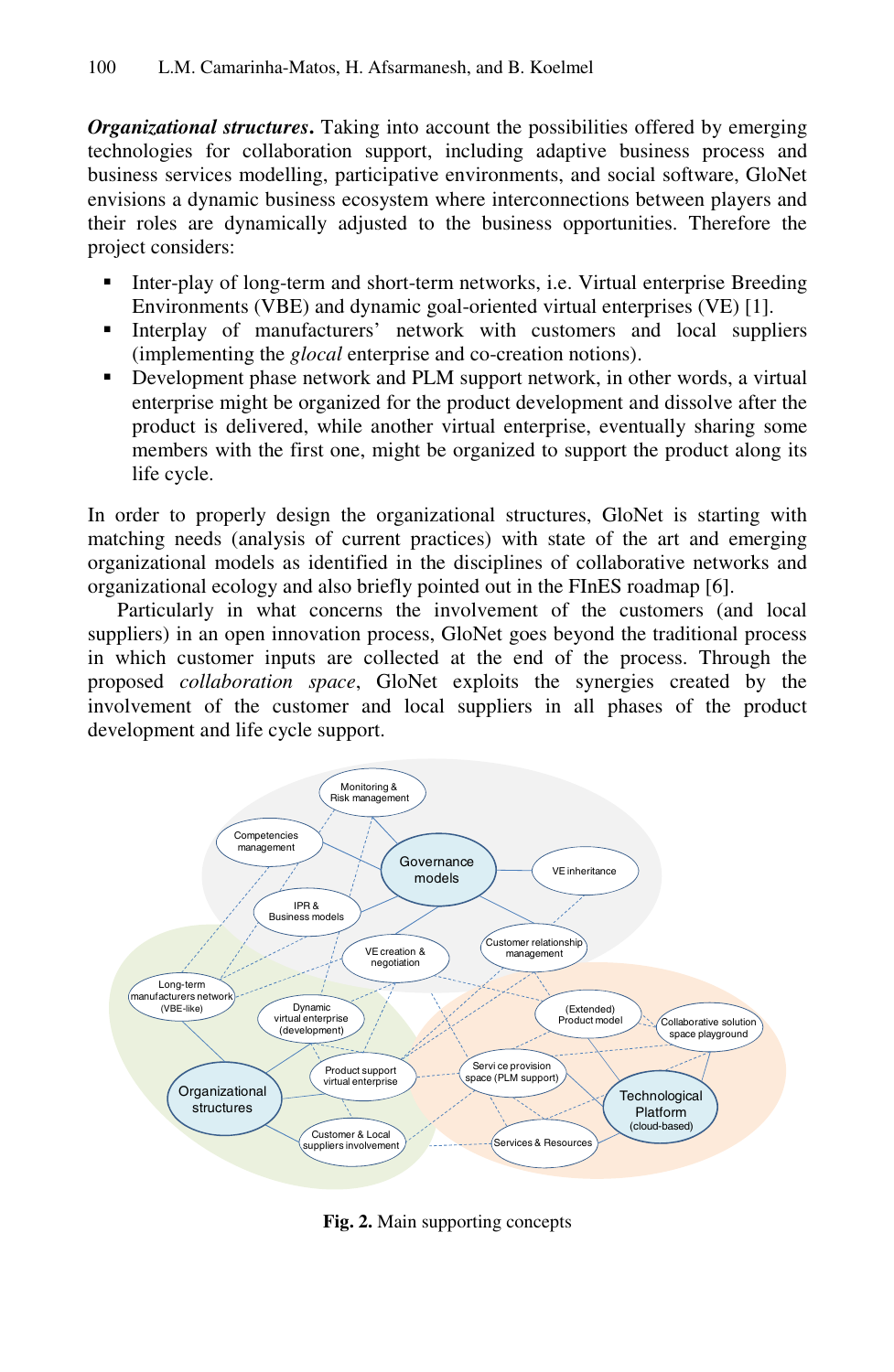*Technological platform***.** Regarding the base platform the following main characteristics are planned:

- Cloud-based infrastructure, based on open-source technologies, adopting relevant standards and based on OSGi.
- Incremental pool of services, knowledge, and other resources (scalability characteristic).
- Supporting the notion of extended product combination of physical product with a set of linked support services (e.g. maintenance, remote diagnosis, remote user assistance, training, ...). A product model will become available in the *Service Provision Space* as a single entry point for product-related information and services along its life cycle. The product support virtual enterprise will naturally be linked to this product model.
- Besides the cloud-based platform, the environment includes two main (virtual) spaces: (i) *Collaborative solution space* - where new products are developed / customized (co-creation/mass customization) through the interplay of the various stakeholders (product development virtual enterprise); (ii) *Service provision space* - where models of products and associated services are kept along the product life cycle, supported by the product support virtual enterprise.

*Governance models***.** Under this pillar the following main concepts and support functionalities are developed:

- Competencies management and competencies gap analysis (business intelligence).
- **IPR & business models for co-created products.**
- $\bullet$  VE creation  $\&$  negotiation principles, including readiness assessment and value systems alignment analysis.
- **Performance monitoring and risk assessment, including aspects of "collaboration"** emotional health".
- Customer relationship management ("who owns the customer", brokerage services, etc.).
- VE inheritance transition from product development VE to PLM support VE.

The chosen real industry pilot scenario, on the other hand, serves not only the demonstration and validation purposes, but also helps focusing on the requirements elicitation and system design and development.

# **4 Cloud Based Platform**

GloNet base platform is based on the Cloud Development Stack model CAS OPEN [3], which is a standardized objective framework for cloud-offerings. CAS OPEN has a set of broad-based and deep capabilities that enable cost-effective development in the *Cloud*. The main objective that is addressed by the base GloNet architecture is the provision of a platform that allows for extensive customization and extensibility of SaaS for virtual enterprise functionalities offerings without compromising reliability and security. The architecture is intended not only to guide the software development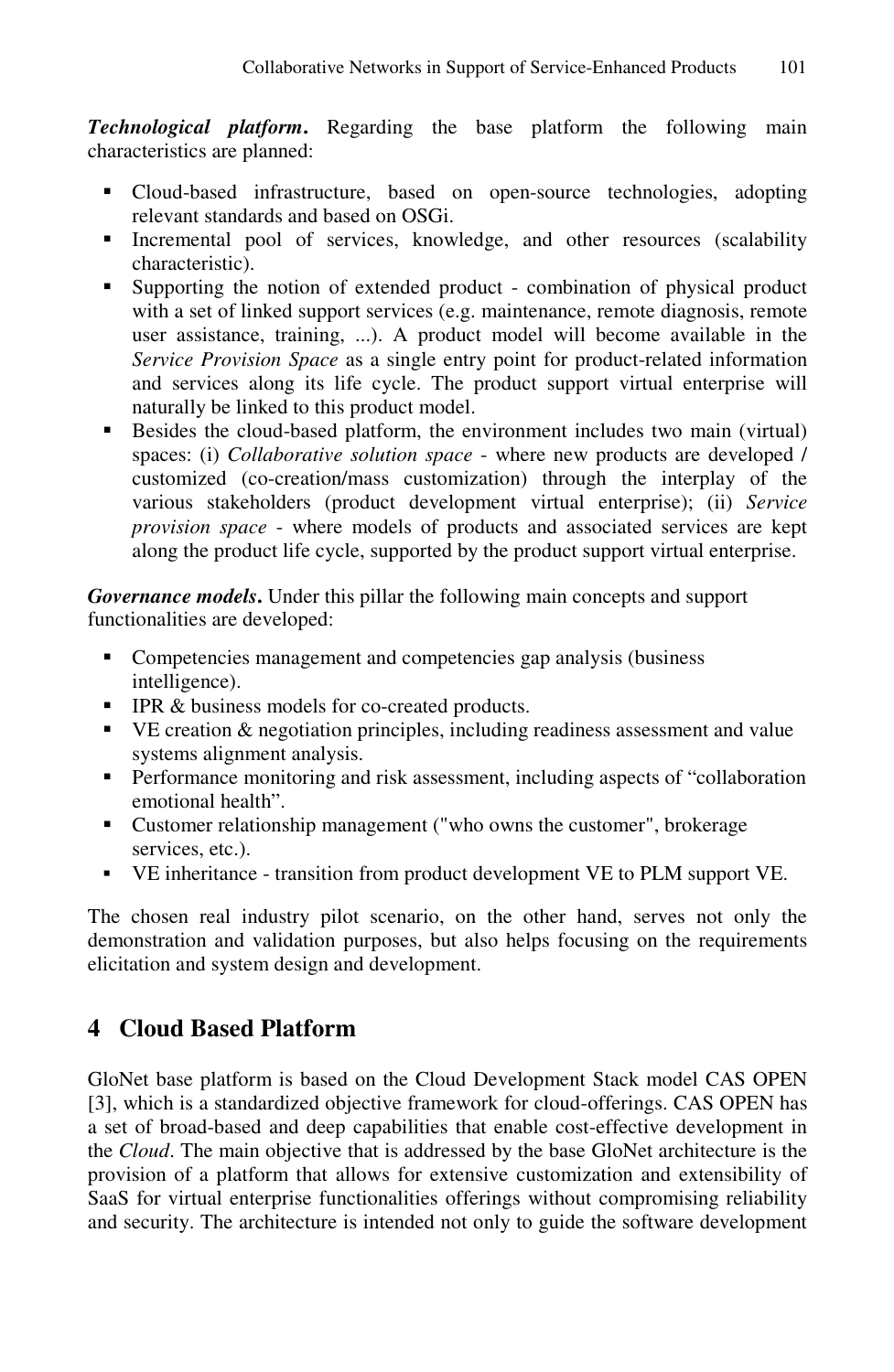but also to provide a technology-independent model of the platform. A base framework is assumed, providing the basis for interoperability, incremental service addition, security, and privacy mechanisms.

In order to increase the interoperability and consistency of engineering and manufacturing solutions with efficient collaboration approaches, the GloNet System will be built on top of an open service platform compliant with the OSGi framework.



The system will consist of two major components: The Glo Net-Server, conceived as a central open cloud service infrastructure, consisting of basic functions and components, which are responsible for the business logic, the virtualization of "on premise solutions" as well as for interlinking and aggregating information sources of software services running on the platform. As a consequence of the SaaS customization

 **Fig. 3.** GloNet base platform architecture

scenario, development tools consist of two parts: (i) a *backend,* which is an integral part of the corresponding layer (data, logic, or presentation) and is available not only during the development of a solution, but also during runtime of a GloNet platform instance, (ii) a *designer* (design-time tool), which is used to create the configuration specifications that are accepted by the corresponding backend. Because a layer's behavior must be adaptable during runtime of a GloNet platform instance, the truly challenging part of the customization mechanism is actually the backend. Since almost all concepts and logic that are needed to support a SaaS customization are part of the backend, the latter will be the focus of the customization tools being developed in the course of the GloNet project.

The ability to use Web services enables the developers of solutions and customizations to leverage already existing (and tested) solutions for particular highly-specialized tasks within their apps, instead of having to reinvent the wheel. For example, an app or app extension for collaborative contact management could invoke an external service to perform a check if a pre-product is available within the value chain. This will be also the approach for integration with legacy systems found within some tenant's organization. An example would be to use a Web service to integrate a tenant's legacy ERP system. Naturally external services are expected to come with a variety of programming interface design conventions (atomic invocations, complex protocol-based conversations, etc), and different implementation technologies (SOAP-based and REST-based). For reasons of completeness and flexibility, the GloNet platform must support the integration of apps with any type of external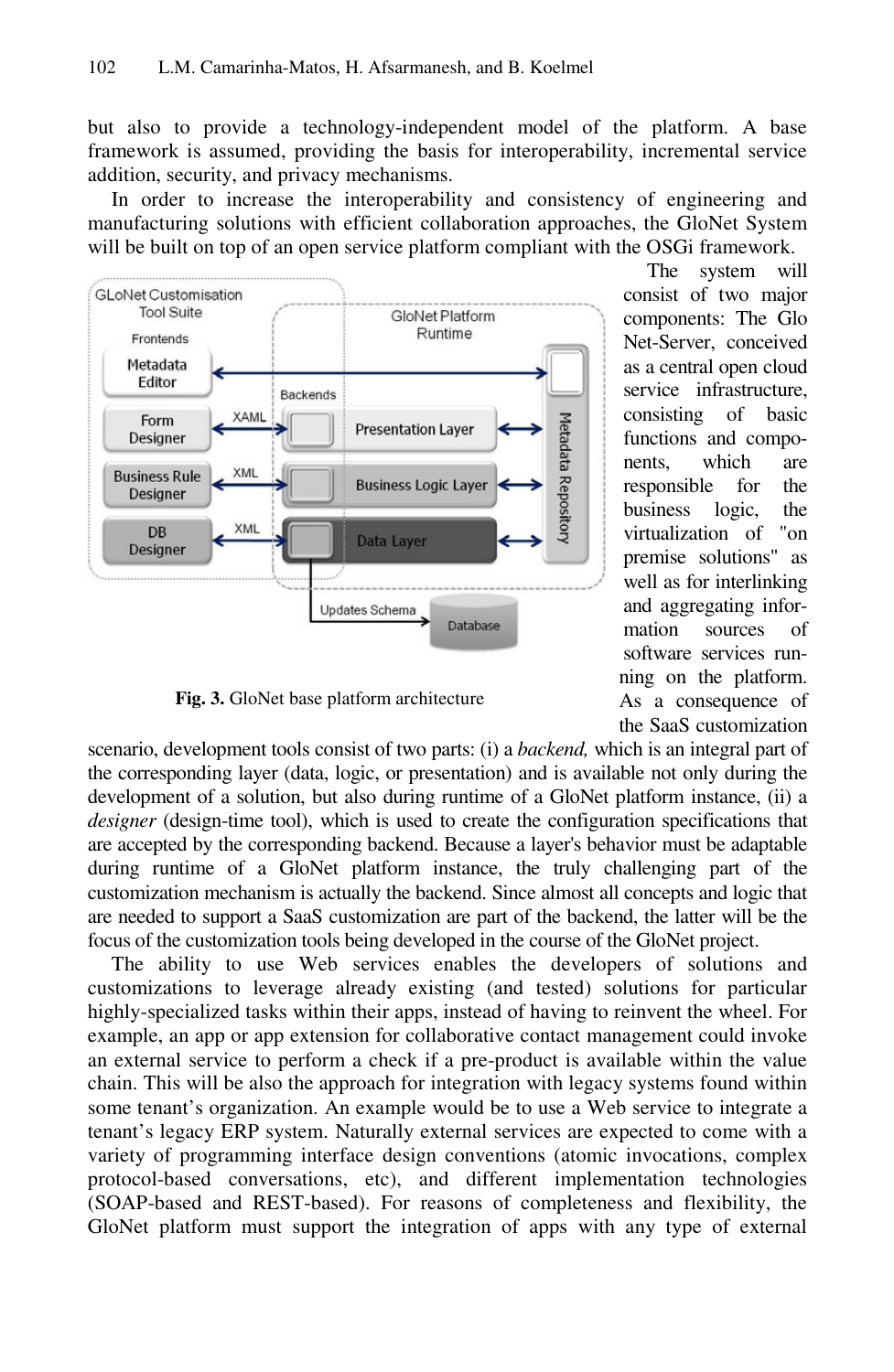service. On the other hand, for reasons of facilitating configuration-based integration of external services as an alternative (but not replacement) to programming-based integration, which should still be possible to do, the GloNet platform also needs to set some constraints on service design conventions and implementation technologies.

The ubiquity of the cloud helps overcome the previous need to house all the members of the team under one roof. The cloud places communications and coordination within the affordable reach of every SME.

## **5 Advanced Functionalities**

On top of the cloud-based platform a set of advanced functionalities are designed:

*Customized service-enhanced product specification*. GloNet addresses ordering complex multi-supplier products which require high degree of customization, and tailoring to varied set of customer's criteria. One of the aims is thus to facilitate detailed specification of such complex customized products, when also enhanced with their required business services, e.g. to support their maintenance, insurance, etc. To achieve this, the development of the following supporting tools and intelligent userbased interfaces is going on:

- Services for customers/local suppliers to iteratively specify product details starting with the semi-open data platform of all sub-product alternatives, the system will facilitate the iterative process of achieving the exact specific final selection of required sub-products, agreed by the customer to be ordered.
- Dynamically customizable set of business services enhancing the product based on the customer profile established dynamically in the previous services, here we focus on the development of a recommendation tree for offering to customer all alternatives of enhancing services around the ordered product. An adaptive dialogue structure is also designed on top of the recommendation tree that uses service reputation for promoting the services to the customer.

*Consortia formation and operation support*. These functionalities are intended to support the networked multi-stakeholder organizational structures involved in the service-enhanced product development and support. Thus they include the elaboration of models, development of support tools (services) and governance principles regarding: (i) Long-term base networks (manufacturers), (ii) Dynamic goal-oriented virtual enterprises (also involving the customer and local suppliers), (iii) Virtual enterprises for product life cycle support. Furthermore, process monitoring, risk forecasting, and management are also included. Thus the main services here include:

- Services for management of long-term base network to support the management of long-term alliances of manufacturers, which typically assume the form of a VBE (Virtual organizations breeding environment) with flexible boundaries (different levels of membership). Support services include partners' profiling and competency management, competencies gap analysis, collaboration readiness assessment, value systems alignment assessment, trust management, incentives and assets management.
- Services for dynamic consortia formation and order work plana collection of